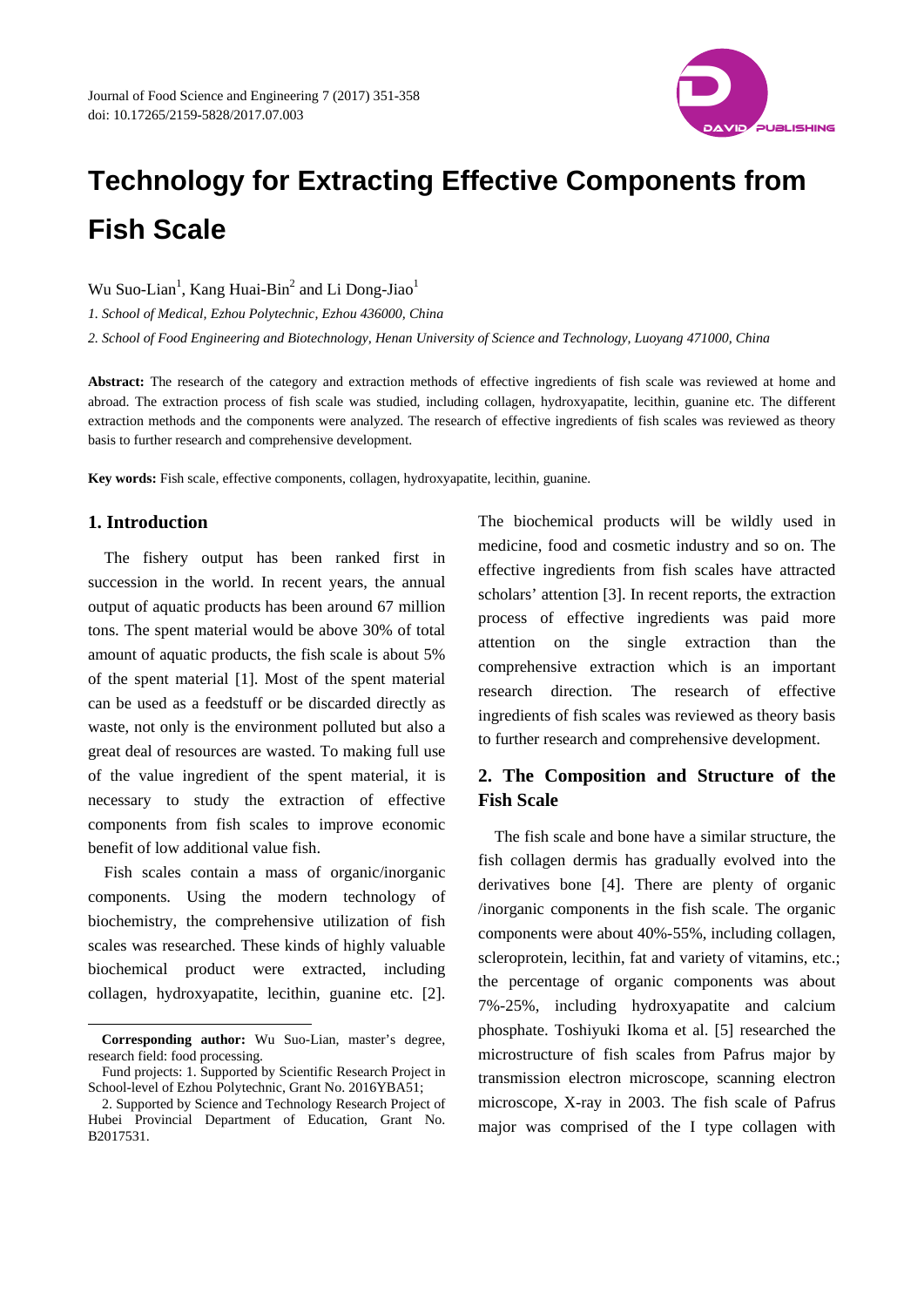three-screws structure and the hydroxyapatite. Results of orthogonal action indicated that fish scale is composed of inner fibrillary plate and outer hydroxylapatite layer, the fiber of collagen was adhered by apatite. Deashing and decalcification must be done in order to remove the organic impurities and metal elements before fish collagen was extracted. High quality collagen can be obtained.

## **3. Research the Progress of the Effective Composition of Fish Scales**

#### *3.1 Extraction of Collagen from Fish Scale*

Collagen is a kind of structural protein of the extracellular matrix which can be used as a bonding material. According to the biological properties of collagen, it can be isolated by the chemical degradation or enzyme degradation. The extraction process: the clean fish scales were soaked in 10% NaCl solution which could remove the other protein. The fish scale was extracted by different kinds of maceration extract after it had been decalcified by acid method or EDTA method. We could obtain different collagen with different molecular weight ranges. It was salt out at the pI and dissolution again. The pure collagen was prepared after being dialyzed and lyophilized. The extraction of gelatin was done by heating by which the I type collagen with three-screws structure was opened. The pure gelatin was obtained after spray drying the condensed extraction of liquid.

### 3.1.1 Decalcification of the Fish Scale

The methods of decalcification include acid-decalcification, EDTA-decalcification and other methods decalcification of physical auxiliary from fish scales (such as ultrasonic and microwave). Inclusion of hydrochloric acid, citric acid and lactic acid, was usually used in the acid-decalcification process. The effects of decalcification rate include the concentration of acid and alkali, the temperature of decalcification and the time of processing significantly. Huang Yu et al. [6] adopted hydrochloric acid as the decalcification solution, and took the scales of tilapia

as the raw materials. Decalcification rate was 99.55%, the results show that: organic impurities and metal elements could be removed by hydrochloric acid from the fish scale and the dissolution rate of hydroxyproline was increased in the decalcification solution. Tu Zong-Cai et al. [7] studied on dissolution rat of hydroxyproline and the content of calcium ion as evaluation index in the decalcification solution. The results showed that high concentration of hydrochloric acid would reduce the dissolution of hydroxyproline. So it needed to maintain a certain concentration of hydrochloric acid in the decalcification solution. Peng Yuan-Huai et al. [8] used citric acid to remove calcium from the tilapia scales. The decalcification rate reached up to 96.13%. EDTA was selected as chelating agent. Pati et al. [9] removed calcium from the fish scale by EDTA-decalcification. The rate of decalcification achieved to the maximum value 48 h later. Ilona et al. [10] compared the methods of acid-decalcification and EDTA-decalcification with other methods and found that acid-decalcification was more quick and effective, but the rate of collagen would face with the phenomenon of more huge drain. It wasted more time and acid content by acid-decalcification and EDTA-decalcification which would go against decalcification in industrial production. The microwave and ultrasonic assisted was studied which could provide more secure and efficient decalcification. Zhang Ying-Jie et al. [11] studied the process optimization of calcium removal of fish scales by the microwave assisted EDTA. It was not only increasing the processing speed of the rate of decalcification but also having little influence on the characteristics of collagen.

3.1.2 Extraction of Collagen and Gelatin from Fish Scales

The degree of hydrolysis, the extraction rate and the functional properties of collagen are considered as the response factors, when collagen is extracted with the methods of acid, alkali and enzyme from the fish scales. The collagen can be divided into acid-soluble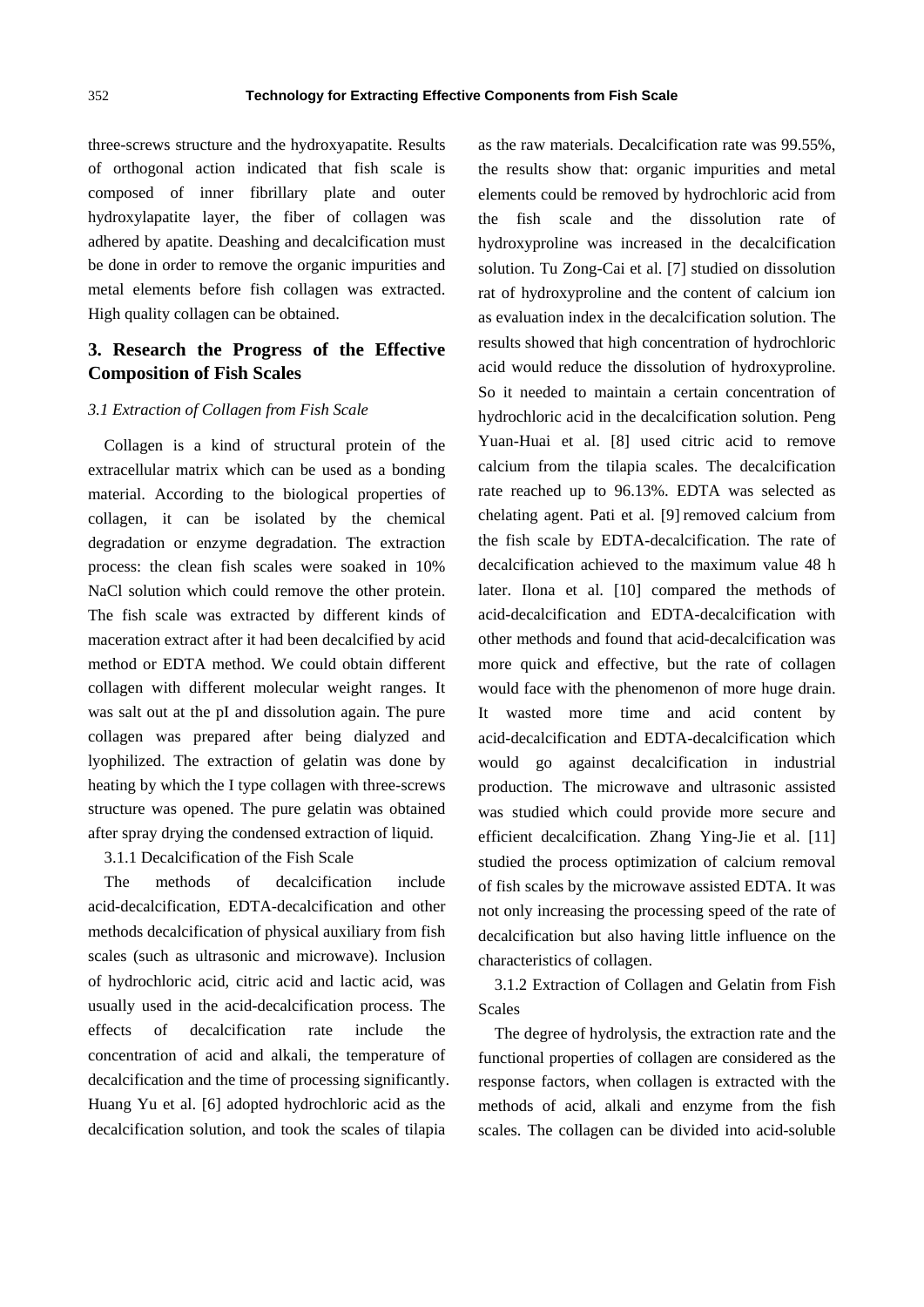collagens and pepsin-soluble collagens. The extracting program, sensory properties and thermal stability are different, but the structure is similar between ASC and PSC.

3.1.2.1 Extraction of Collagen with Acid

Acidolysis extraction can destroy the ionic bonds and Schiff bonds of collagen molecules in acidic environment which would expand and dissolve the collagen fibers. Lu Zhao et al. [12] used acetic acid extracted ASC from grass carp scale, the results showed that acetic acid 1 mol/L, extracting temperature 28 °C, extracting time 25 h, the highest extraction rate was 15.33%. Zeng Shao-kui et al. [13] used citric acid to extract gelatin from the fish scale. The results showed that the optimal parameters were determined to be: extracting temperature 65 °C, extracting time 3.6 h, the removal rate of 28.4%. It is necessary to select a better acid with high extraction efficiency on the economic point of view. Wang Xin-Su et al. [14] extracted ASC from grass carp scale by 3 types of acid. The extraction ratios of collagen by acetic acid, citric acid and lactic acid were 45.82%, 74.34%, 49.31%. The analysis of variance showed that the extraction with citric acid resulted in the highest extraction rate which was colorless and tasteless, whereas citric acid and lactic acid tasted heavy. The extracting with citric acid was the best choice.

The technique relies on acid hydrolysis to prepare the composite collagen from discarded fish scale, but the tryptophan and other amino acids will be destroyed. The pretreatment can not be used by acid decalcification too, or the residue of other proteins will be left. The crude protein content will decrease in the finished product. By using acidolysis extraction to produce the collagen has to be purified and serious corrosion of equipment occures by acid. It is not suitable for industrial production, so the method of optimization should be considered with acid enzymatic, ultrasonic-assisted and microwave-assisted. Hu Jian-Ping [15] decalcified by acetic acid, hydrochloric acid and citric acid, and extracted the

collagen by pepsin. The decalcification rate was acetic  $acid$  > citric  $acid$  > hydrochloric acid, where the extraction rate was 73.32%. Yuan Yuan et al. [16] extracted collagen from fish scales by the process of acetic acid with microwave-assisted process, the results showed that the best extraction conditions were determined as below: power 400 W, extraction time 5 min, the extraction rate was 41.37%. The extraction time was shorter. The extraction rate was higher than the acetic acid alone.

3.1.2.2 Extraction of Collagen with Alkali

There are a lot of basic groups and acidic groups in the collagen. Based on the acid-base neutralization under the condition of alkaline, cleavage occurring in peptide-chain of collagen is cleavage. The collagen is dissolved and degraded in the alkali dissolution. The alkaline method quickly and thoroughly uses bone collagen with higher crosslinking degree, but the production cycle is longer, the productivity is lower, the protein is easily denatured, the phenomenon of racemization will be appeared, peptide chains easily hydrolyze, isoelectric point is reduced, so the extraction of collagen is less with alkali. The extractant includes CaO, Ca(OH) $_2$ , Na<sub>2</sub>CO<sub>3</sub> etc. The effects are analysed on the extraction yield of collagen, including concentrations of alkali, the time of processing, alkali processing periods. Gu Yang-Juan [17] compared with the extracting modes of alkali, acid, enzymatic which made scales gelation. The extraction rate of collagen was lower by alkali, and freezing capacity was smaller, it was not recommended to use by alkali.

#### 3.1.2.3 Extraction of Collagen with Enzyme

The collagen is isolated by enzyme hydrolysis extraction from fish scale. The three-screws structure only unfolds without changing in the collagen which will improve the solubility. The reaction condition is mild, higher extraction rate, shorter time and no racemization effect by enzymatic extraction. The enzymes used were papain, alkaline protease, pepsin, etc. For factors, such as enzyme concentration, the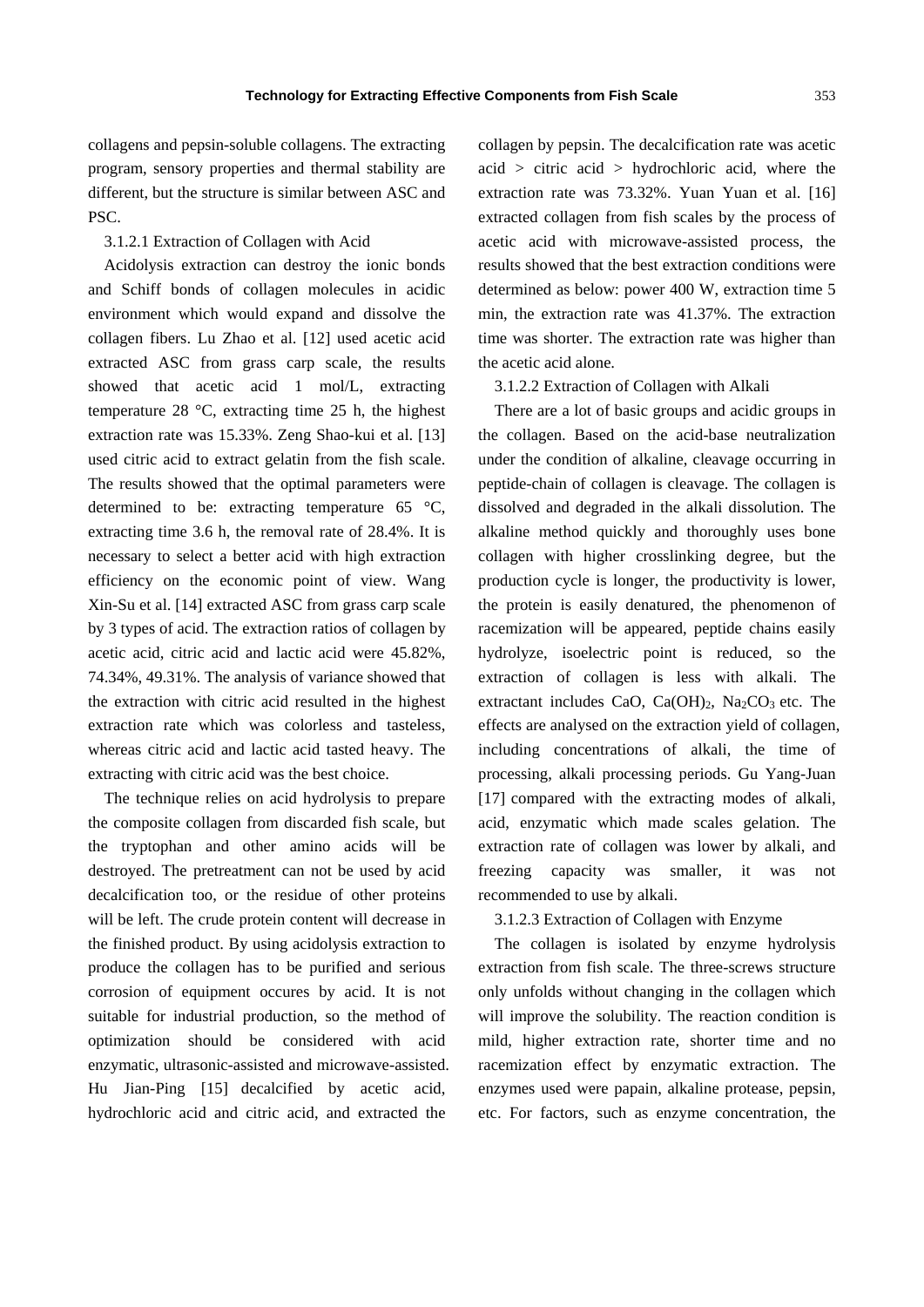ratio of material to liquid, solid-liquid ratio and temperature and hydrolysis time were investigated. The process of extraction of collagen by the aided process was studied too. The processes of enzyme were divided into single enzyme hydrolysis and multi-enzyme hydrolysis. Wang Chun et al. [18] used to extract collagen from tilapia scale with papain. The results showed the optimum condition: enzyme concentration 2.5%, the temperature 50 °C, hydrolysis time 5 h, where the collagen extraction rate was obtained at the highest level with the advantage of the water capacity and foam stability. Tang Xu et al. [19] studied on the production of alkaline protease by microorganism which hydrolyzed the fish scale. The parameters were as follows: enzyme treatment temperature 60 °C, enzymolysis time 1.5 h, concentration of enzyme 3%, and enzyme substrate ratio 10%. Under these conditions, the extraction yield was 32.38%, molecular weight was distributed between 1~6 ku. Molecular weight was smaller which could be used in cosmetics. Toshiyuki Ikoma et al. [20] removed calcium by EDTA method, pepsin hydrolyzed fish scales, and extracted more than 33.6% collagen which contained aminoacetic acid. In order to obtain the highest extraction yield, the domestic scholars compared with the titer of enzymatic hydrolysis in several kinds of enzyme and chose the best enzyme. Hu Jian-Ping et al. [21] used variety of enzymes to hydrolyse silver carp fish scales. The results showed the rate of collagen from silver carp scale were:  $pepsin > papain > trypsin$ .

The fish scale can be hydrolysed step by step by two or more than two kinds of enzyme or by a compound enzyme. The molecular of mixed amino acids and peptides was relatively smaller and higher active in the enzymatic hydrolysate. The single enzyme or compound enzyme can increase extraction rate. But the bitter peptides have the same range of molecular weight as the above. Cheng Lu [22] studied on the experiments of two-step-hydrolysis method. The optimal factor level combination can be determined: pepsin, papain and neutral protease. The degree of hydrolysis was 55.74%, the content of peptides was 164.67 mg/g. Wang Yan-Rong et al. [23] extracted collagen by the compound enzymes (m Alcalase: m PTN = 1:2). The hydrolysis of collagen reached the highest degree. The result showed that the best conditions of composite enzymatic hydrolysis were: the enzymatic hydrolysis yield was 13.24%, the protein recovery of derivative was 96.37%, the degree of hydrolysis peptide yield achieved 83.13%. It was more effective to improve the extraction rate of collagen with other auxiliary methods of microwave or ultrasonic. Hu Jian-Ping [24] used the ultrasound combined with pepsin which extracted collagen, the ultrasonic time 230 min, enzyme amount 350 mg/g, solid-liquid ratio 1:45 g/mL, the extraction yield 28.53%. Using the ultrasonic, microwave, ultramicron comminution technology, Hu Fang-Yuang [25] extracted collagen from bighead carp scale by alcalase. The best conditions of composite enzymatic hydrolysis were ultramicron comminution. The degree of hydrolysis was 24.22%, the recovery of protein was 95.76%.

#### *3.2 Extraction of Hydroxyapatite from Fish Scale*

The hydroxyapatite (HAP) and calcium phosphate is enriched in the inorganic substance of fish scales. The HAP has good biocompatibility, activity and high compatibility. The HAP can be used to repair and replace biological hard tissues. It also can absorb heavy metals and be applied to waste water treatment.

## 3.2.1 Preparation of Hydroxyapatite

It is seen from few reports that HAP is prepared from the fish scales. HAP is mainly composed of high temperature calcining, alkali dissolution method and synthesis of acid soluble with alkali. Submicron hydroxyapatite is prepared by calcination at high temperature from the fish scale which has been removed collagen. Nanometer hydroxyapatite is prepared from the fish scale which has been removed collagen by lye, then washed and dried. When the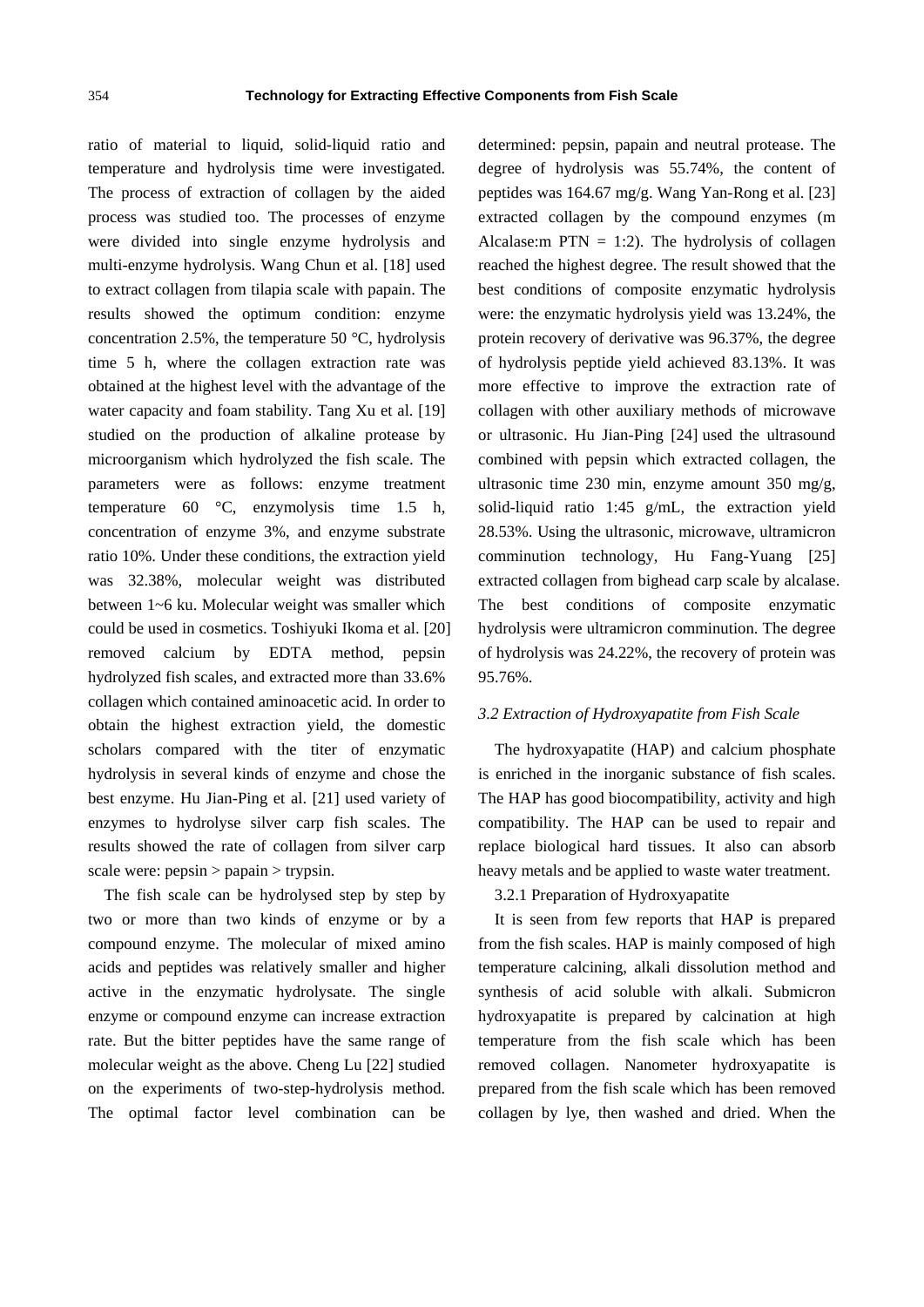hydroxyapatite is prepared by calcination at high temperature, the temperature must be strictly controlled. The HAP is easily transformed to hypoxia HAP at higher temperature. Hypoxia HAP still keeps the crystal structure of HAP, but it will reduce biological activity. Sewa et al. [26] prepared the HAP with the cleaning fish scales in a KOH solution at moderate temperature, then dried. The optimum conditions were as follows: calcined temperature 900 °C, calcined time 1 h. The ratio of calcium to phosphorus is different when different kinds of scales are calcined at high temperature. Yi-Cheng Huang et al. [27] prepared hydroxyapatite by calcination under temperature 800 °C for 4 h after the scale has been hydrolysed by the protease and flavor enzyme in turn. The ratio of calcium to phosphorus was 1.76, hydroxyapatite had good porosity and the surface roughness increased too.

#### *3.3 Extraction of Lecithin from Fish Scales*

Lecithin is a phospholipid mixture which is freely soluble in acetone solution, but unsolvable in ethanol solvents. Lecithin can effectively improve the function of nerve, prevent cardiovascular disease and have function of anti-aging. The optimum extraction technology was as follows: at first, lecithin is extracted with acetone from fish scales, then we dissolved the filter cake of acetone by ethanol and then the remainder filtrate is recovered to prepare lecithin. The lecithin is precipitated by a large amount of acetone and the crude lecithin was obtained. Wu Ji-kui et al. [28] obtained the highest lecithin rate, abstraction temperature 25  $^{\circ}$ C; 1 h (abstraction time); weight of fish:scale-volume of ethanol =  $1:20 \text{ (mL/g)}$ ; 85% ethano1. Gao Meng-Xiang et al. [29] used microwave-assisted method to extract lecithin from the fish scales of silver carp. The optimum conditions that lecithin was abstracted with ethanol were: 95% ethanol volume of 50 mL/g, extracting time 4 min, power 240 w, lecithin extraction amount is 23.87 mg/g. Abroad scholars adopted a new extraction method which stab-broken the cells of cyprinoid scale at a speed of 20,000 vibrations per second by titanium-krypton needle in Research Center of Santiago American. It interrupted the molecular structure of phospholipids.

#### *3.4 Extraction of Guanine from Fish Scales*

Guanine is found in the cells protoplast of fish scale and can synthesize 6-TG which has the significant anticancer property. At first the scales were put into the reactionary pot of acid proof, then HCl was added, surfactant T with heating and hydrolyzing. Standing crystallization was applied after filtration, we can obtain pure guanine on the conditions of decoloration. It will affect the extraction yield of guanine, including concentration of hydrochloric acid, the quantity of the surfactant, extraction temperature, extraction time. Zeng Xiao-Dan [30] extracted guanine from grass carp fish scales. The optimum conditions were as follows: hydrochloric acid 5.0 mol/L, extraction temperature 98 °C, extraction time 2 h, the extraction ratio reached 0.39%.

#### *3.5 Extraction of Scleroprotein from Fish Scales*

After the collagen is extracted from the scales, the fish scale contains a amount of scleroprotein which is insoluble in water, salinity, dilute acid or dilute alkali, scleroprotein is an important component of the connective tissue in animals. The scleroprotein lacks some individual essential amino acids, the nutritive value is relatively low, and the molecular weight is large, it is also difficult to be absorbed by the animal directly. The scleroprotein is obtained after the scale is treated by H<sub>2</sub>S or NaHS, then acid treatment process. The species and the degree of comminution are the most significant parameter of extraction rate in the fish scale. The scleroprotein can be hydrolyzed into small molecular peptides by trypsin and papain which have stronger biological activity. The small molecular peptides can be easily absorbed. Then a new method is found that production of new protein feed contains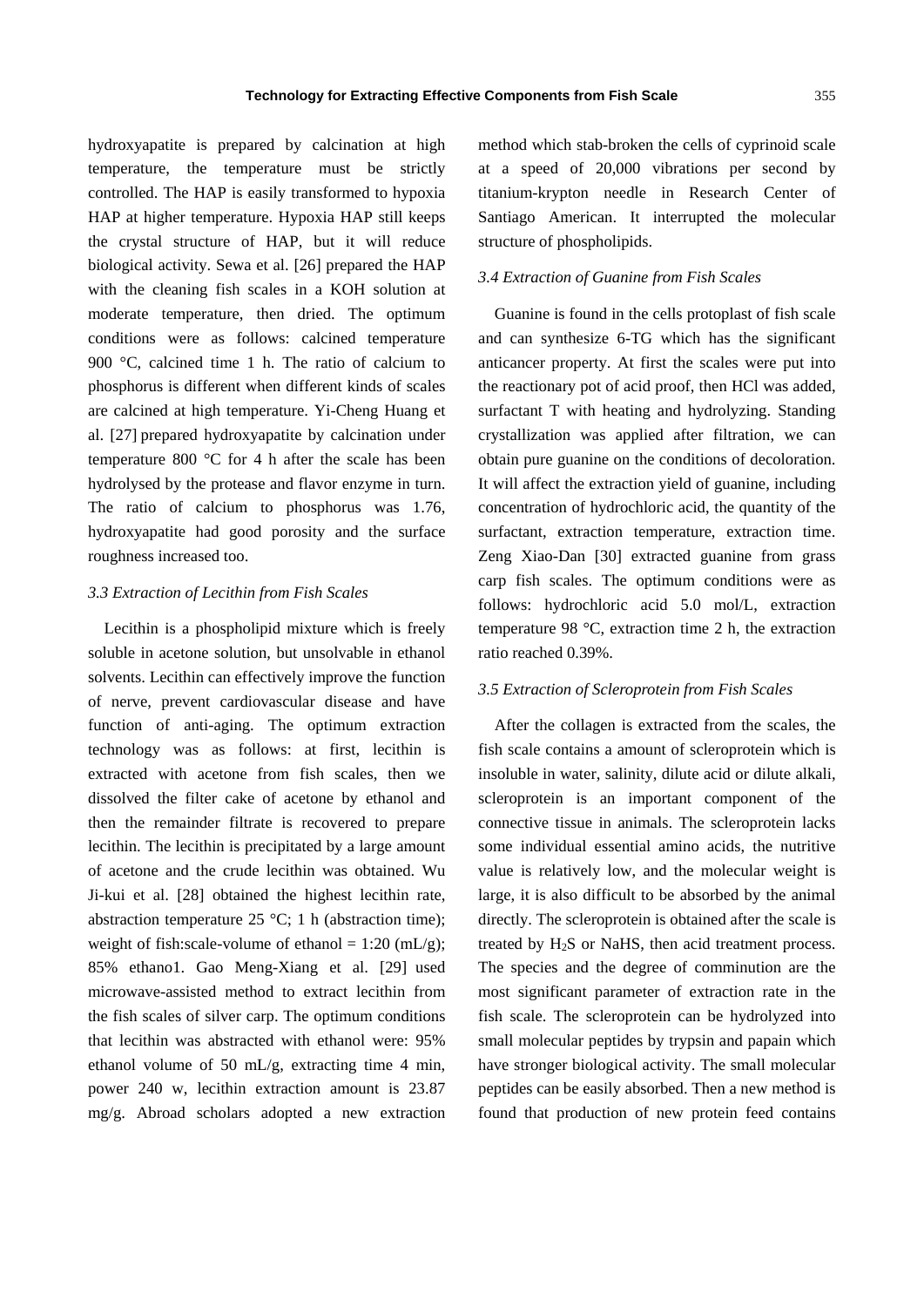rich small peptides with vacuum spray drying. Chen Li-Juan et al. [31] hydrolyzed the scleroprotein of cyprinoid scales, then supplemented with tryptophan, a protein with good nutritional value was found.

#### *3.6 Other Extractions from Fish Scales*

There is stronger reducing property and anti-lipid peroxidation in Glycoconjugate which is mainly extraction from marine animal, but there is less research on the freshwater fish. Cao Dong-Xu et al. [32] extracted Glycoconjugate from the carp fish scales by alkali. The rational conditions were: 0.3 mol/L NaOH solution, and the ratio of solid-liquid 1:5, extraction temperature 25 °C, extraction time 18 h. The result showed that the highest extraction rate was obtained. The fish scales could continue to be decalcified and extracted collagen after the Glycoconjugate has been extracted. The study provided the reference basis for the development and application from the fish scales. There is a material with metallic luster and silver white colour on the surface of fish scales, which can be used in biochemical preparation and paint industry. The fish scale can continue to process into fish meal, and at the end it can realize maximum economic benefit.

## **4. Comprehensive Extraction from Fish Scales**

It will produce amounts of by-products with nutrients and functional components when effective ingredients are extracted from the scale. For example, it will produce about 40% residue after collagen is extracted from fish scales, the residue content can be made into hydroxyapatite or soluble scleroprotein; it will produce a large deal of waste liquid that contains calcium hydrogen phosphate after decalcification, the waste liquid can be made into feed additives. Wang Nan-Ping [33] extracted calcium hydrogen phosphate with NaOH which had been added in the waste acid after decalcification. Its optimum conditions were: the content of calcium phosphate was 14.98%, the

calcium content was 22.62%, the ratio of calcium to phosphorus was 1.51%. The comprehensive utilization of by-products can effectively save resources, protect the environment and improve the economic value of fish scales.

The scholars explored comprehensive extraction as a new research direction in this field. Zeng Fang [34] studied the production technology of gelatin and hydroxyapatite from the fish scale. It is an important step to study on comprehensive extraction of fish scale. Wang Xi-Bo [35] established co-production process of organic calcium, collagen and collagen polypeptide from fish scale, designed the production process and the critical control points which provided the theoretical basis for the industrialized production of fish.

#### **5. Application Prospects of the Fish Scale**

The effective ingredients from the scale have high value. It is widely used in the food industry, cosmetics, biomedical materials field. The extraction technology of scale has great development, but the extraction process needs to be improved in many aspects. For example, the steps of acid extraction are too tedious and extract has weak acidity which is disadvantage for the medicine, food, cosmetics and other industries. Enzymatic extraction is simple, but the hydrolysate contains bitter peptides and the bitter peptides need be removed in the subsequent processing. So it is unfavorable for the food industries. The acidic conditions of enzymatic hydrolysis may affect collagen characteristics. The molecular weight of collagen under 2 ku can be absorbed by the skin, but collagen rarely reaches the level of small molecular weight, it will affect the useful of collagen in the cosmetics industry. A new and more efficient extraction method on the basis of previous studies may be explored. Study on the extraction of ingredients which have been applied to industrial production, has the high economic significance which will improve marine added value, and promote the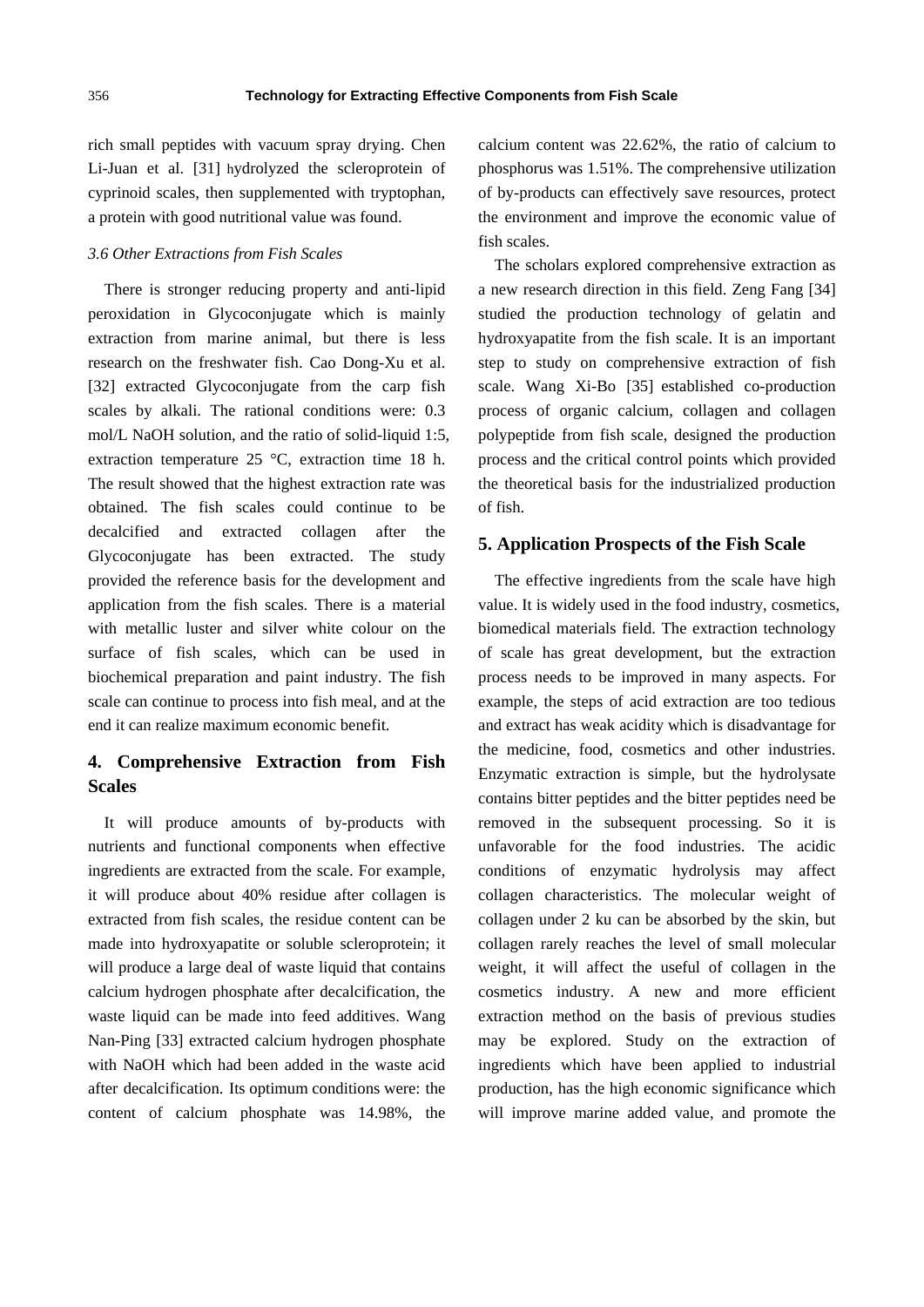industrial production of collagen and hydroxyl from the fish scale. But the fish enrich heavy metal. We should pay more attention to fish habitats and growth environment factors when we extract ingredients. The extraction technology of effective ingredients can be used as a theoretical basis for the development and utilization of fish scales, and it also provides technical support for the sustainable development of fishery.

#### **References**

- [1] Duan, R., Zhou, Y., L., and Zhang, Y. 2004. "Monitor the Process of the Decalcification from Fish Scales." *Journal of Huaihai Institute of Techology (Natural Science)* 13 (2): 54-6.
- [2] He, L. 2007. "Preparation and Development of Collagen from Fish Scale." *Fisheries Science & Technology Information* 34 (5): 210-2.
- [3] Gu, Y. J., Li, J., and Li, F. W. 2012. "Research Progress of Effective Ingredients of Fish Scale" *Science and Technology of Food Industry* 33 (10): 415-9.
- [4] Sawa, H., and Takenaka, A. 2001. "Kaoru Aoki." *Phosphorus Letter* (1): 41.
- [5] Ikoma, T., Kobayashi, H., and Tanaka, J. 2003. "Microstructure, Mechanical, and Biomimetic Properties of Fish Scales from Pafrus Major." *Journal of Structural Biology* (142): 327-33.
- [6] Huang, Y., and Wang, Y. 2012. "Optimization of Decalcification Technique of Fish Scale by Response Surface Methodology." *Journal of Fujian Fisheries* 34 (2): 127-33.
- [7] Tu, Z. C., Sha, X. M., and Wang, H. 2012. "Optimization of Decalcification Conditions of Bighead Carp Scale." *Food and Fermentation Industry* 38 (2): 106-10.
- [8] Peng, Y. H., Liu, X. M., and Li, X. Q. 2012. "Analysis on Decalcification of Fish Scale with Citric Acid." *Food Engineering* 37: 132-5.
- [9] Pati, F., Adhikari, B., and Dhara, S. 2010. "Isolation and Characterization of Fish Scale Collagen of Higher Thermal Stability." *Bioresource Technology* 101 (10): 3737-42.
- [10] Ilona, K., Elzbieta, S., and Maria, S. 2008. "Effect of Extracting Time and Temperature on Yield of Gelatin from Different Fish Offal." *Food Chemistry* 107 (2): 700-6.
- [11] Zhang, Y. J., Ceng, Q. X., and Ye, F. L. 2007. "Application of Decalcification with EDTA and Microwave-Assisted from Scale." *Food Industry* 29 (01): 42-4.
- [12] Lu, Z., Li, L. X., and Zhang, Y. F. 2013. "Study on Extraction Process Parameters of Acid Soluble Collagen

from Grass Carp Scales." *Food Science and Technology* 38 (5): 250-4.

- [13] Zeng, S. K., Liu, K., and Wu, Y. T. 2013. "Extraction Optimization and Physicochemical Properties of Gelatin from Demineralized Scale of Oreochromis Nilotica." *South China Fisheries Science* 9 (2): 38-44.
- [14] Wang, X. S., and Wang, Z. H. 2006. "Extraction and Application of Collagen from Fish Scale." *Modern Food Science and Technology* 22 (4): 148-50.
- [15] Hu, J. P. 2012. "Acid Extraction and Properties of Collagen from Fish Scales." *Grain Science and Technology and Economy* 37 (3): 56-60.
- [16] Yuan Y., and Hu J. P. 2013. "Study on Extraction Collagen with Microwave-Assisted from Fish Scale." *Hubei Agricultural Science* 52 (3): 662-4.
- [17] Gu, Y. J. 2013. "Processing Optimization and Characterization of Jelly from Grass Carp Fish Scales." M.Sc. thesis, Shanghai Ocean University.
- [18] Wang, C., Zhou L., and Zhou T. 2013. "Study on the Extraction of Collagen Protein from Tilapia Scale with Papain." *Journal of Anhui Agricultural Sciences* 41 (3): 129l-2.
- [19] Tang, X., Yang, L. H., Wu, Q. Q., and Xu, C. A. 2012. "Process Improvement of Hydrolysis Marine Fish Scales with Alkaline Protease." *Journal of Xiamen University (Natural Science)* 51 (6): 1097-101.
- [20] Ikoma, T., KobayaShi, H., and Tanaka, J. 2003. "Physical Properties of Type I Collagen Extracted from Fish Scales of Pagrus Major and Oreochromis Niloticas." *International Journal of Biological Macromolecules* 32: 199-204.
- [21] Hu, J. P., Wu, Q., and Chen, H. 2010. "Study on Extraction and Properties of Collagen from Silver Carp Scale." *Food Science and Technology* 35 (1): 230-8.
- [22] Chen, L. 2013. "Study on Preparation and Analysis of Collagen Peptide from Fish Scale." M.Sc. thesis, Inner Mongolia Agricultural University.
- [23] Wang, Y. R., Cui, C., and Zhao, M. M. 2011. "Enzymatic Hydrolysis and Ultrafiltration Separation of Collagens from Tilapia Skin and Scale." *Food and Fermentation Industry* 37 (9): 133-6.
- [24] Hu, J. P. 2013. "The Ultrasonic Extraction Fish Scale Collagen and in Vitro Antioxidant Effect of Research." *Food Industry* 34 (2): 57-60.
- [25] Hu, F. Y. 2012. "Study on Enzymatic Preparation of Oligopeptides and Analysis Antioxidant Activity from Aristichthys Nobilis Scale." M.Sc. thesis, Jiangnan University.
- [26] Sawa, H. 1996. "Separation of Hydroxyapatite from Scales of Fish." *Zairyo/Journal of the Society of Materials Science* 45 (4): 455-8.
- [27] Huang, Y. C., Hsiao, P. C., and Chai, H. J. 2011. "Hydroxyapatite Extracted from Fish Scale: Effects on